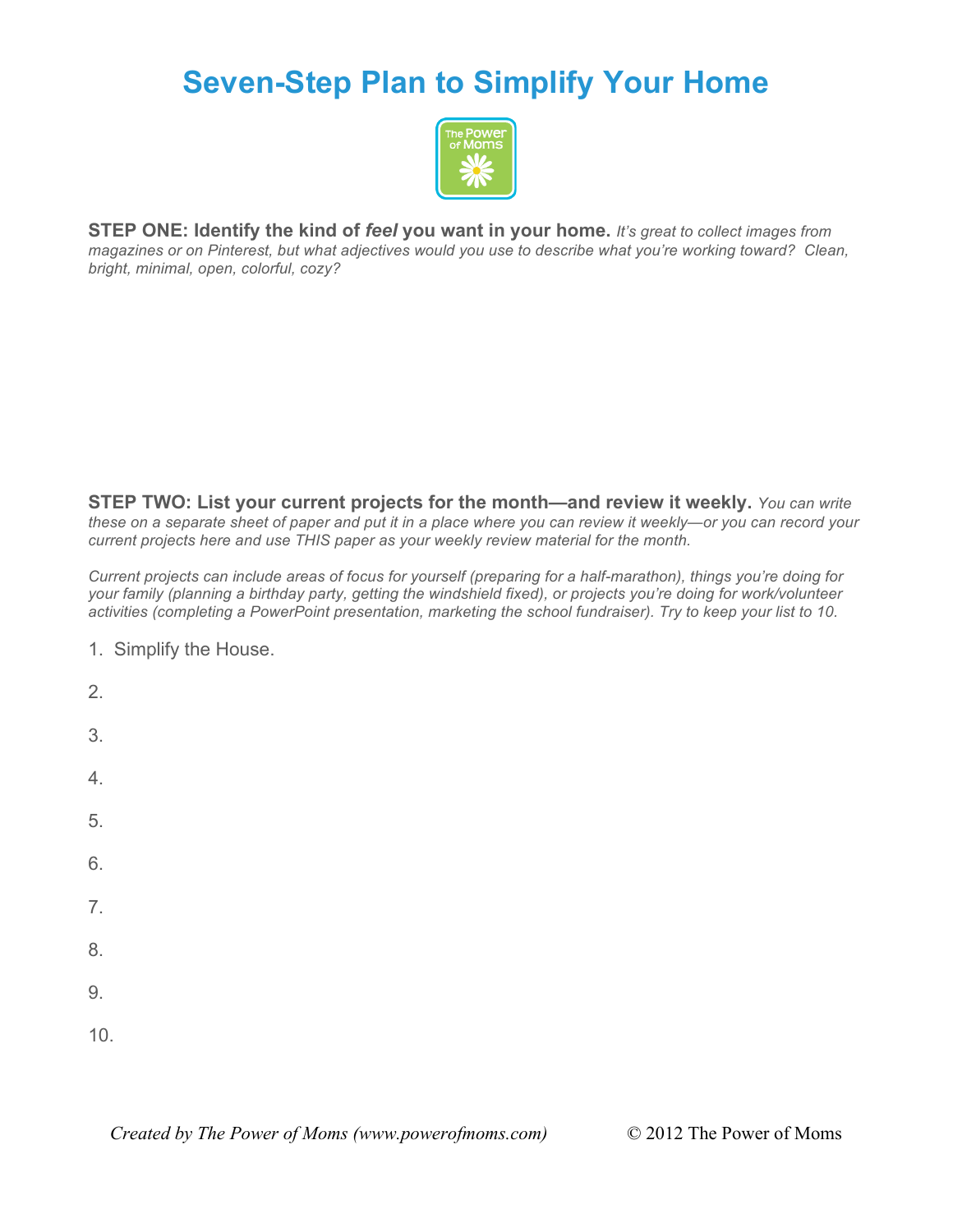**STEP THREE: List the areas of the home that need to be organized, and then write a number by each one to indicate the order in which you'd like to work on them. Add these to your calendar.** *It's helpful to break this list down into very specific components: master bedroom,* 

*master bathroom, and master closet can all be separate. Include each restroom, storage area, and main living area of the house. Sometimes it's best to start with the children's rooms so they will have a clean and beautiful place to play while you're working on other areas of the home.*

**STEP FOUR: Review the simplification instructions within the post (Seven Steps to Simplifying Your Home), and identify how you can best involve each of your children.** 

*Perhaps you could list each child's name and two or three things he or she can do well (sorting, organizing small*  spaces independently, carrying items to other locations within the home, wiping down areas with a damp cloth, *etc.). Even one-year-olds can be helpful!*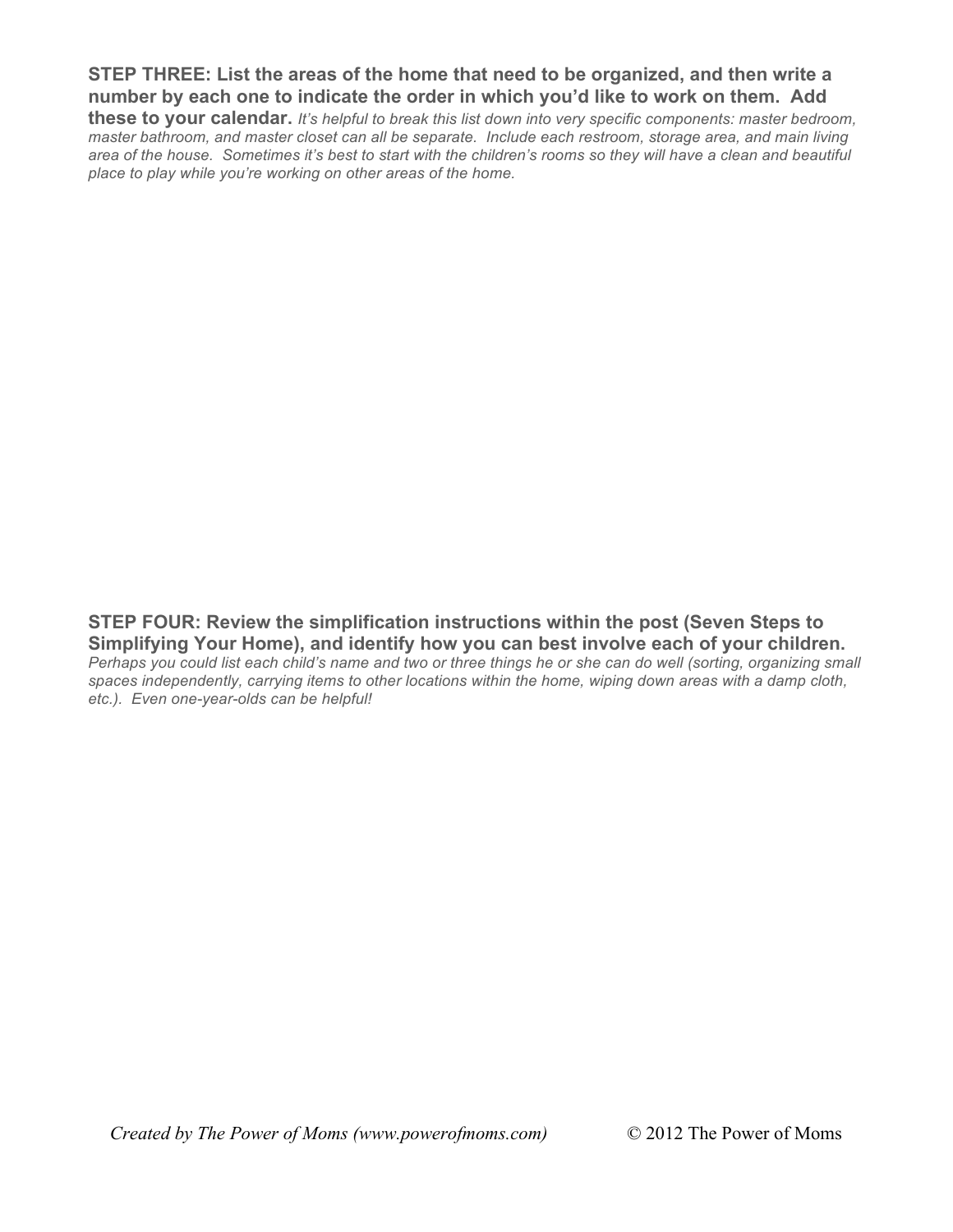**STEP FIVE: Keep this sheet of paper with you while you're organizing, and once you've finished simplifying each area of your home, list anything that still needs to be done.** *This includes purchases you need to make for that area, things you need to fix, etc.*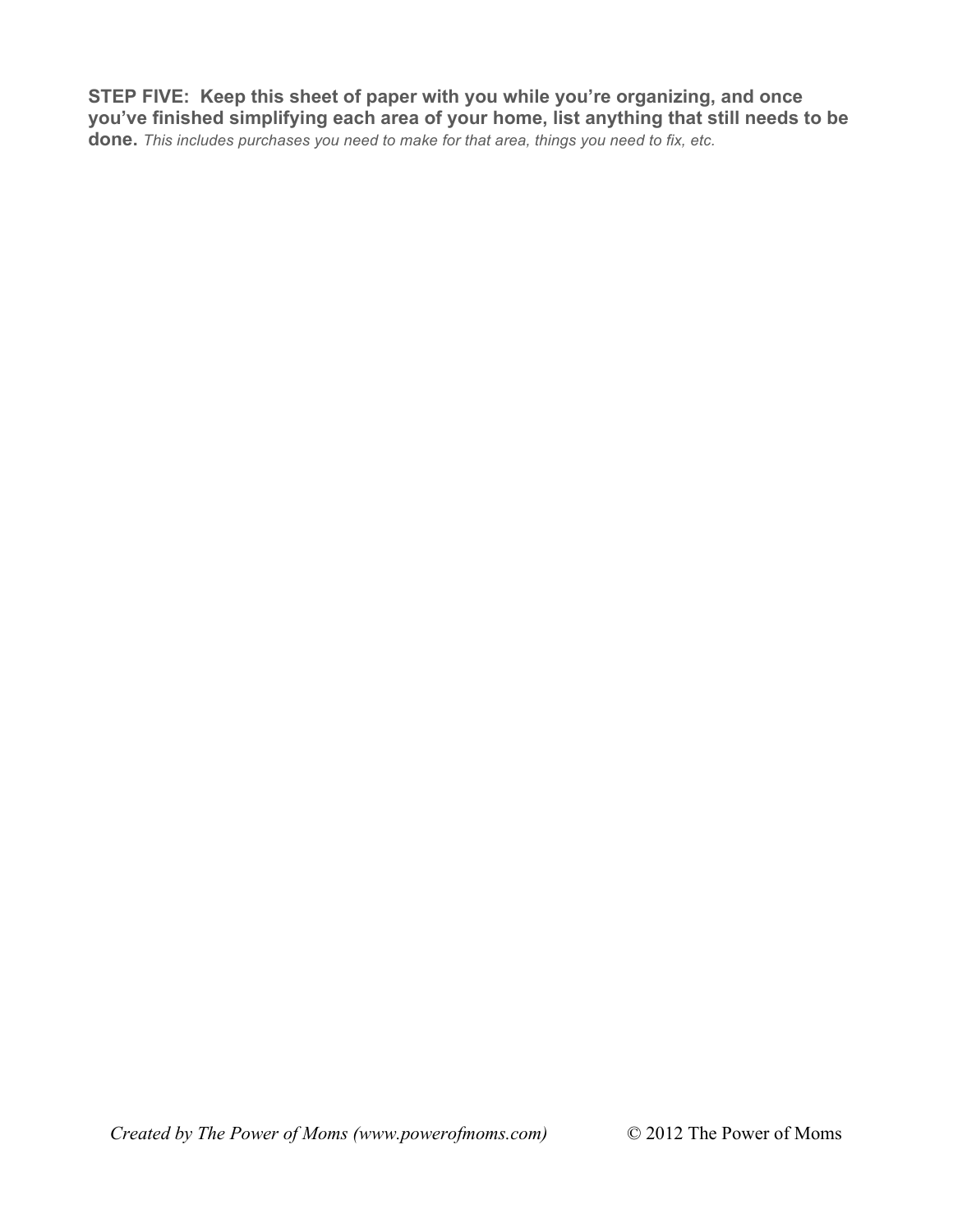**STEP SIX: Using the list from step five, make sure you've identified the "Next Action" associated with each task—and list those tasks below within the appropriate context.**  *For example, if you wrote, "Replace toilet in downstairs restroom," your "Next Action" may be to search online for a good plumber in your area. That would go on the "Computer" list.*

AT HOME COMPUTER

ERRANDS DISCUSSIONS

PHONE CALLS **OTHER** 

*Created by The Power of Moms (www.powerofmoms.com)* © 2012 The Power of Moms